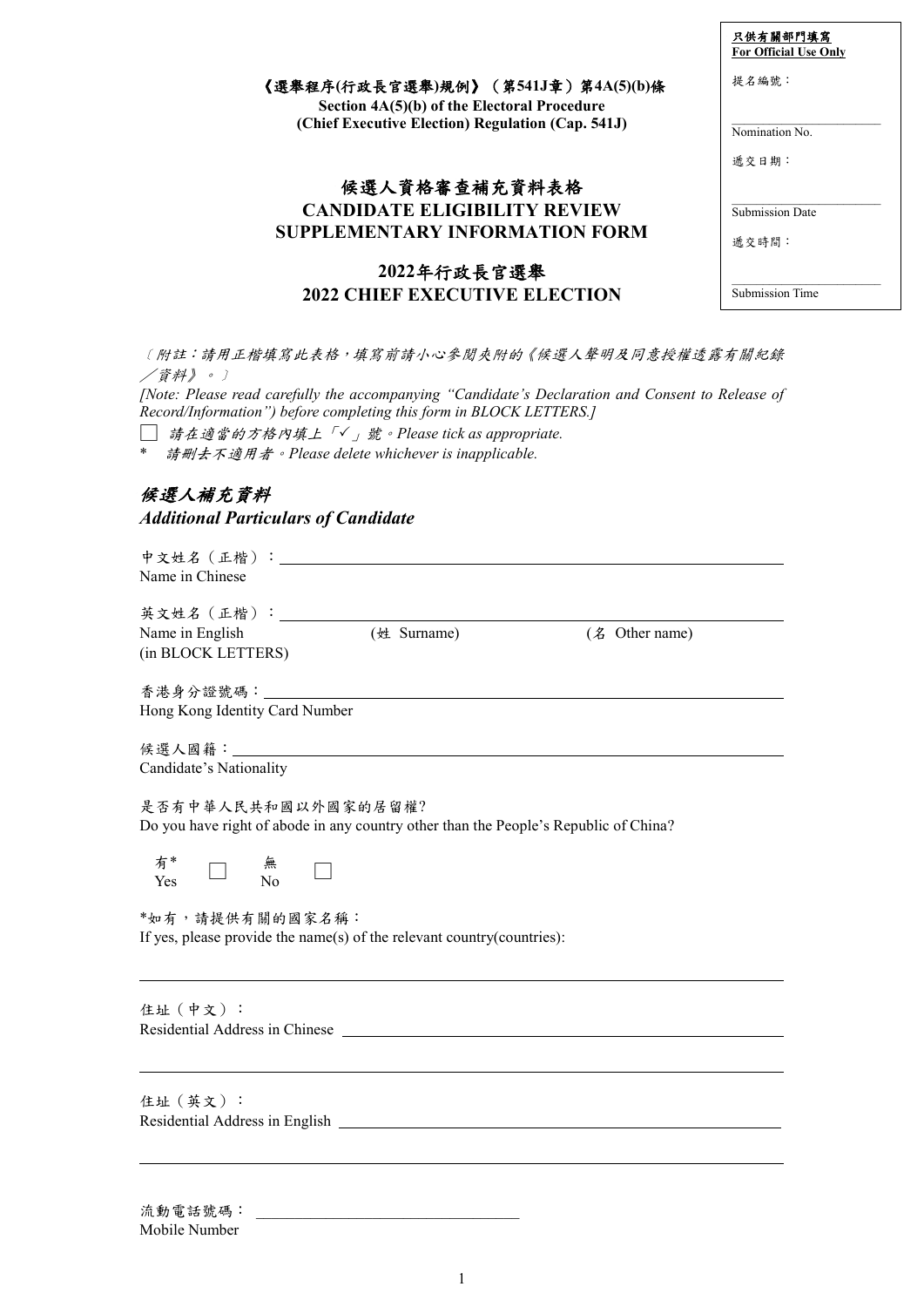| 候選人現時及過往三年受薪工作資料[請參閱附註1] |             |                                                                                  |                      |                |  |  |
|--------------------------|-------------|----------------------------------------------------------------------------------|----------------------|----------------|--|--|
|                          |             | Candidate's Current and Past paid work in the last three years [see Note $1$ ] – |                      |                |  |  |
| 有*<br>Yes                | 無<br>N0     |                                                                                  |                      |                |  |  |
|                          |             | *如有, 請列出詳情。 *If yes, please give details.                                        |                      |                |  |  |
|                          | 期間 Period   | 機構名稱                                                                             | 業務/行業種類<br>Nature of | 職位<br>Position |  |  |
| 由 (月/年)                  | 至 (月/年)     | Name of Establishment                                                            | Business/Trade       | Held           |  |  |
| From (Mth/Yr)            | To (Mth/Yr) |                                                                                  |                      |                |  |  |
|                          |             |                                                                                  |                      |                |  |  |
|                          |             |                                                                                  |                      |                |  |  |
|                          |             |                                                                                  |                      |                |  |  |
|                          |             |                                                                                  |                      |                |  |  |
|                          |             |                                                                                  |                      |                |  |  |

|                          | 你是否與任何香港政治性組織有聯繫? [請參閱附註2及3]<br>Do you have a connection with any Hong Kong political<br>organization? [see Notes 2 and 3] | 有*<br>Yes                                 |            | 無<br>N <sub>0</sub>    |  |  |
|--------------------------|----------------------------------------------------------------------------------------------------------------------------|-------------------------------------------|------------|------------------------|--|--|
|                          |                                                                                                                            | *如有, 請列出詳情。 *If yes, please give details. |            |                        |  |  |
|                          | 期間 Period                                                                                                                  | 政治性組織名稱                                   |            | 聯繫詳情Particulars of the |  |  |
| 由 (月/年)<br>From (Mth/Yr) | 至(月/年)<br>To (Mth/Yr)                                                                                                      | Name of the Political<br>Organization     | Connection |                        |  |  |
|                          |                                                                                                                            |                                           |            |                        |  |  |
|                          |                                                                                                                            |                                           |            |                        |  |  |
|                          |                                                                                                                            |                                           |            |                        |  |  |
|                          |                                                                                                                            |                                           |            |                        |  |  |
|                          |                                                                                                                            |                                           |            |                        |  |  |
|                          |                                                                                                                            |                                           |            |                        |  |  |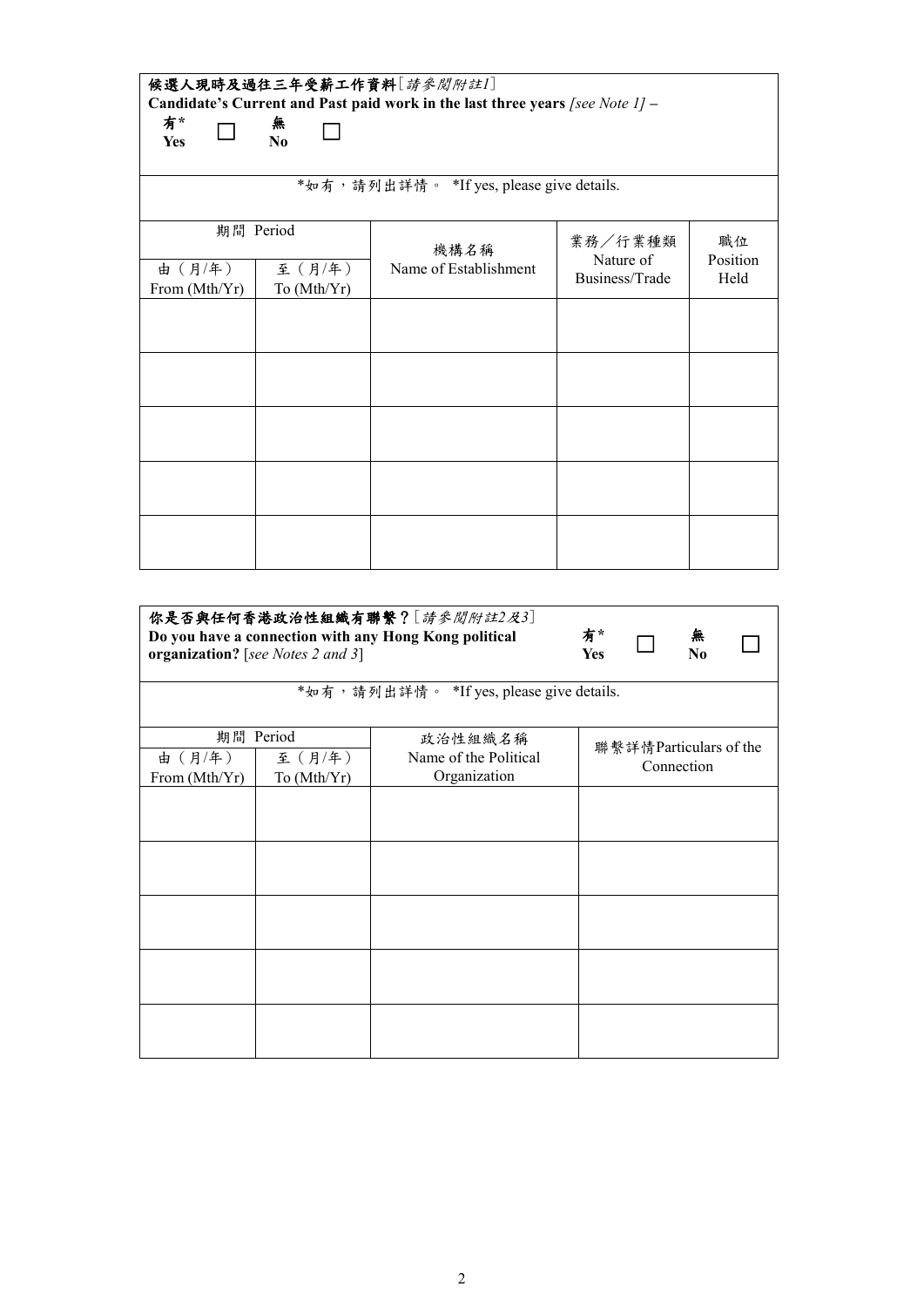# 你是否與任何外國政治性組織或台灣政治性組織有聯繫?

[請參閲附註*2*及*3*] **Do you have a connection with any foreign political organization or Taiwan political organization?** [*see Notes 2 and 3*]

| 有*  | 黒   |
|-----|-----|
| Yes | No. |

**No** □

|                          |                       | *如有, 請列出詳情。 *If yes, please give details. |                                       |
|--------------------------|-----------------------|-------------------------------------------|---------------------------------------|
|                          | 期間 Period             | 政治性組織名稱                                   |                                       |
| 由 (月/年)<br>From (Mth/Yr) | 至(月/年)<br>To (Mth/Yr) | Name of the Political<br>Organization(s)  | 聯繫詳情<br>Particulars of the Connection |
|                          |                       |                                           |                                       |
|                          |                       |                                           |                                       |
|                          |                       |                                           |                                       |
|                          |                       |                                           |                                       |
|                          |                       |                                           |                                       |
|                          |                       |                                           |                                       |
|                          |                       |                                           |                                       |
|                          |                       |                                           |                                       |
|                          |                       |                                           |                                       |
|                          |                       |                                           |                                       |
|                          |                       |                                           |                                       |

| (Overseas) Passport?                                                                      |                                                            | 你是否持有英國國民(海外)護照?<br>Do you possess a British National                                                                     | 有*<br><b>Yes</b> |  | N0                     |  | 已過期<br><b>Expired</b> |  | 已遺失<br>Lost |  |
|-------------------------------------------------------------------------------------------|------------------------------------------------------------|---------------------------------------------------------------------------------------------------------------------------|------------------|--|------------------------|--|-----------------------|--|-------------|--|
|                                                                                           | *如有或已過期,請列出詳情。<br>*If yes or expired, please give details. |                                                                                                                           |                  |  |                        |  |                       |  |             |  |
| 英國國民(海外)護照號碼<br><b>British National (Overseas)</b><br>Passport Number                     |                                                            |                                                                                                                           |                  |  |                        |  |                       |  |             |  |
| 簽發日期<br>Date of Issue                                                                     |                                                            |                                                                                                                           |                  |  | 有效期至<br>Date of Expiry |  |                       |  |             |  |
| 首次獲簽發英國國民(海外)護照日期<br>Date of First Issue of British National (Overseas) Passport          |                                                            |                                                                                                                           |                  |  |                        |  |                       |  |             |  |
|                                                                                           |                                                            | 1997年7月1日前於香港出生<br>Born in Hong Kong before 1 July 1997                                                                   |                  |  |                        |  |                       |  |             |  |
| 申請資格                                                                                      |                                                            | 候選人父母曾經於1997年7月1日前在其英國國民(海外)護照內加入<br>候選人的名字<br>Candidate's name had been included in parent's British National (Overseas) |                  |  |                        |  |                       |  |             |  |
| Passport before 1 July 1997<br>Eligibility<br>其他 (請於下方列明)<br>Other (please specify below) |                                                            |                                                                                                                           |                  |  |                        |  |                       |  |             |  |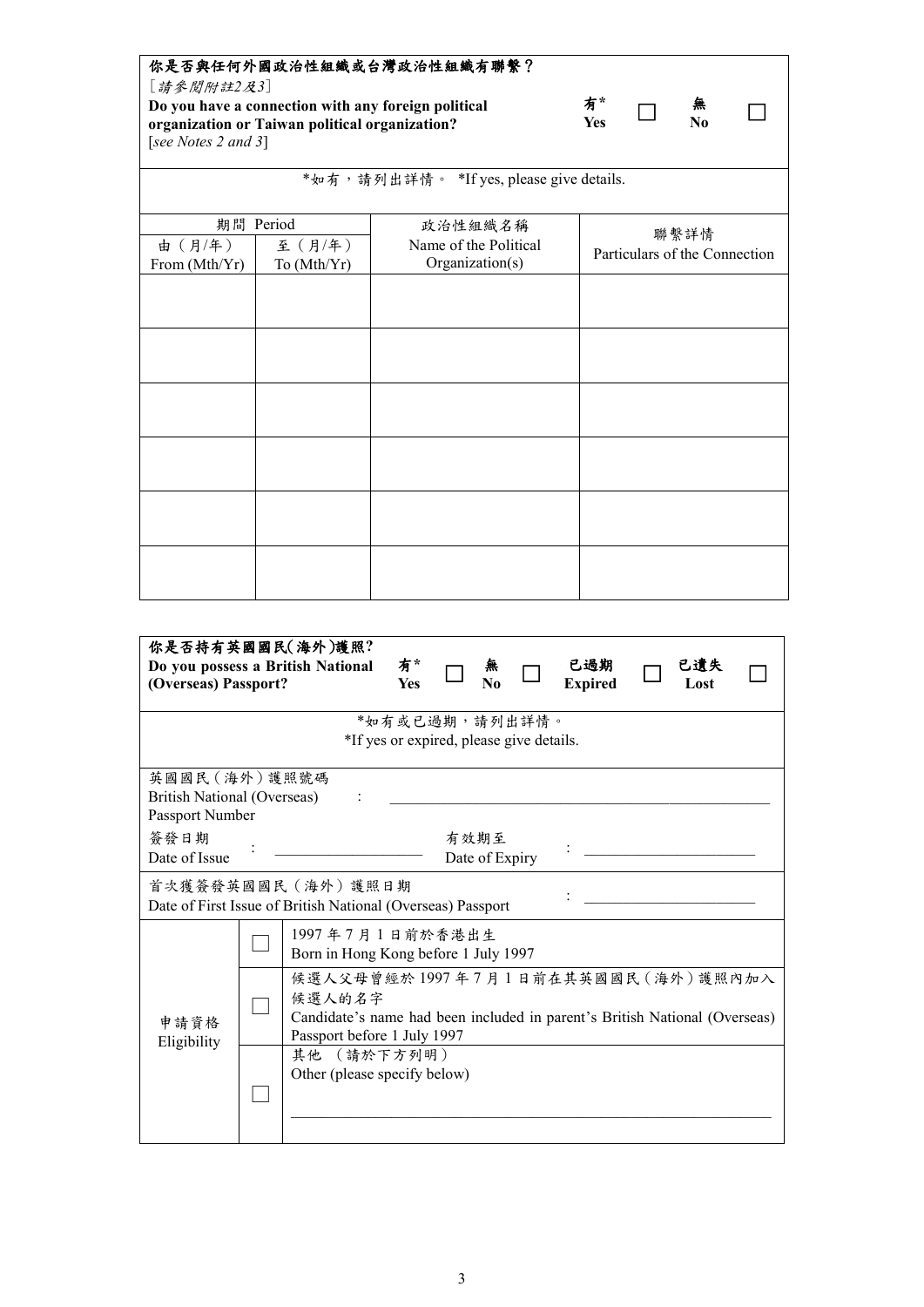## 你是否擁有台灣身分證、旅遊證件或居留權?

**Do you possess a Taiwan Identity Card, Travel Document or Right of Abode?**

| 有*  | 無              |
|-----|----------------|
| Yes | N <sub>0</sub> |

□

| *如有,請列出詳情。*If yes, please give details.            |  |
|----------------------------------------------------|--|
| #台灣身分證 / 旅遊證件 號碼<br>#請刪去不適用者                       |  |
| Number of # Taiwan Identity Card / Travel Document |  |

*#Please delete as appropriate* 簽發日期

 $\overline{D}$  ate of Issue :

有效期至  $\forall A \times A$   $\equiv$   $\therefore$  Date of Expiry  $\therefore$ 

\_\_\_\_\_\_\_\_\_\_\_\_\_\_\_\_\_\_\_\_\_\_\_\_\_\_\_\_\_\_\_\_\_\_\_\_\_\_\_\_\_\_\_\_\_\_\_\_\_\_\_\_\_\_\_\_\_\_\_\_\_\_\_\_\_\_\_\_\_\_\_\_\_\_\_\_\_\_\_\_

(不適用於台灣身分證) (Not applicable to Taiwan Identity Card)

請說明獲取該證件或居留權的資格。

Please state the eligibility criteria for obtaining such document or right of abode.

| 你是否曾經<br>Have you ever                                                                                                                                                                           | 是*<br><b>Yes</b>                                                  | 否<br>$N_{0}$ |                        |  |  |
|--------------------------------------------------------------------------------------------------------------------------------------------------------------------------------------------------|-------------------------------------------------------------------|--------------|------------------------|--|--|
| 在外國或台灣的政府部門或官方機構工作(包括其駐港機構或辦公室)?<br>worked in any government department or official institution of a foreign country or<br>Taiwan (including any such institution or office based in Hong Kong)? |                                                                   |              |                        |  |  |
| 在外國或台灣的情報機關工作?                                                                                                                                                                                   | worked in any intelligence agency of a foreign country or Taiwan? |              |                        |  |  |
| 在外國或台灣的軍隊或軍事機構服役?<br>served in any army or military institution of a foreign country or Taiwan?                                                                                                  |                                                                   |              |                        |  |  |
|                                                                                                                                                                                                  | *如是, 請列明。*If yes, please give details.                            |              |                        |  |  |
|                                                                                                                                                                                                  | 在機構服務期間<br><b>Period of Service in the Institution</b>            |              |                        |  |  |
| 機構名稱<br>Name of the institution                                                                                                                                                                  | 曾擔任最高的職級<br><b>Highest Position/Rank held</b>                     |              | 至 (月/年)<br>To (Mth/Yr) |  |  |
|                                                                                                                                                                                                  |                                                                   |              |                        |  |  |
|                                                                                                                                                                                                  |                                                                   |              |                        |  |  |
|                                                                                                                                                                                                  |                                                                   |              |                        |  |  |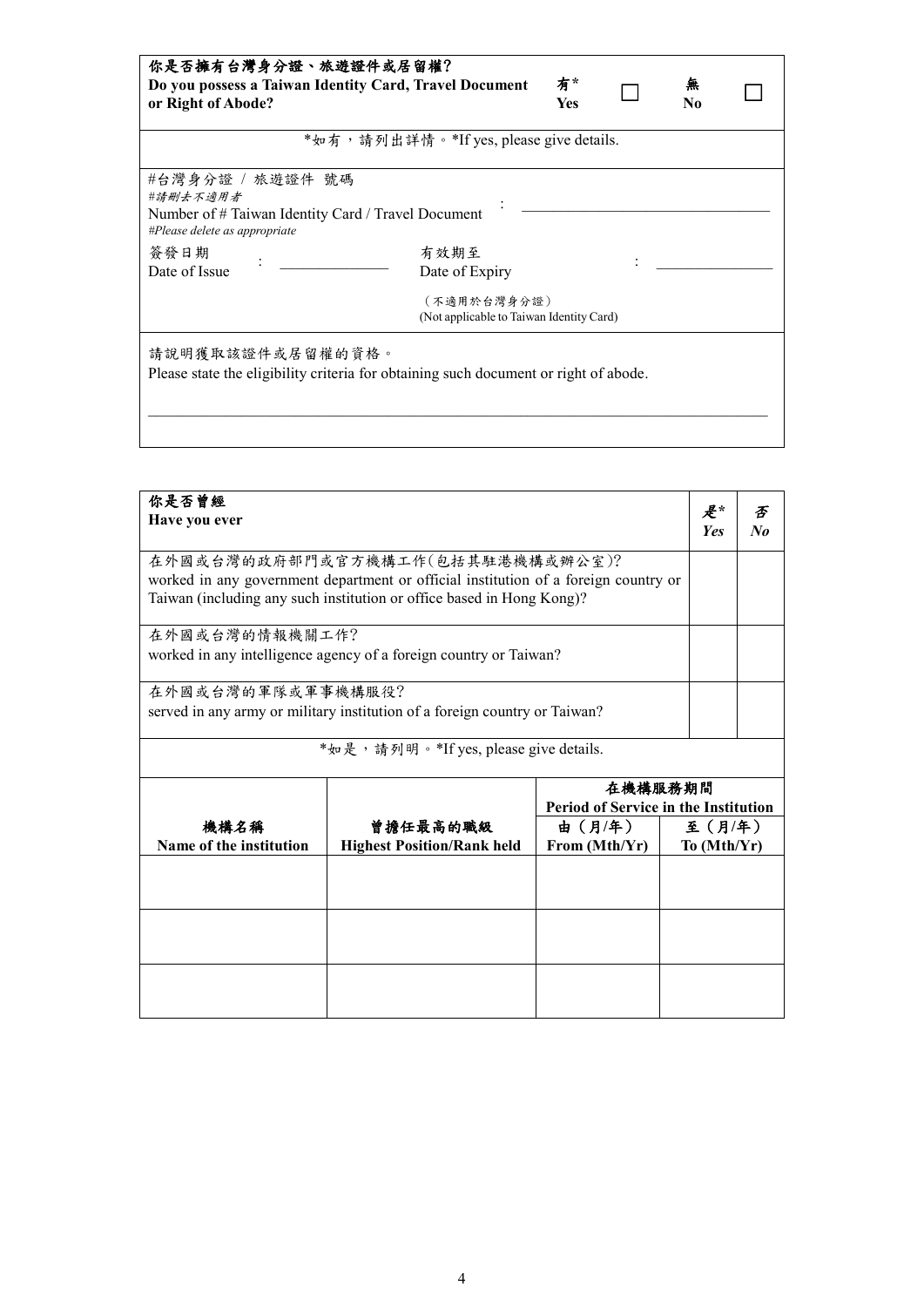*1.* 受薪工作指任何獲得金錢報酬的全職或兼職僱用、聘任或任何其他工作,報酬包括薪金、酬 金、津貼等。

*Paid work means any full-time or part-time employment, appointment or any other work where a monetary reward, including salary, honorarium, allowance, etc., is payable.*

*2.* "政治性組織"是指政黨或宣稱是政黨的組織或其代理人;或追求政治目的之組織(不論其 章程或組織章程細則等文件有否提述該目的)或其代理人;就外國政治性組織或台灣政治性 組織而言,亦包括外國政府或其代理人、外國政府的政治分部或其代理人,或台灣執政當局 或其相關組織或其代理人。

*"Political organization" means a political party or an organization that purports to be a political party or its agent; or an organization that pursues political ends (regardless of whether documents such as the constitution or articles of associations of the organization refer to such ends) or its agent; in relation to a foreign political organization or Taiwan political organization, also includes a government of a foreign country or its agent, a political subdivision of a government of a foreign country or its agent, or the administrative authority or related organization of Taiwan or its agent.* 

- *3.* 某人與某政治性組織有聯繫的情況包括*—*
	- *(1)* 該人是某團體的成員,而*—*
		- *(a)* 該團體直接或間接尋求或接受該政治性組織的資助、任何形式的財政上的贊助或支 援或貸款;
		- *(b)* 該團體直接或間接附屬於該政治性組織;
		- *(c)* 該團體的任何政策是直接或間接由該政治性組織釐定;或
		- *(d)* 在該團體的決策過程中,該政治性組織直接或間接作出指示、主使、控制或參與; 或
	- *(2)* 該人*—*
		- *(a)* 受該政治性組織直接或間接指使、直接或間接監督、直接或間接控制、僱用、補貼 或資助,或收受該政治性組織金錢或非金錢報酬;或
		- *(b)* 為該政治性組織的利益而進行任何活動。

*The circumstances where a person has a connection with a political organization include— (1) The person is a member of a body, and—*

- *(a) the body solicits or accepts financial contributions, financial sponsorships or financial support of any kind or loans, directly or indirectly, from the political organization;*
- *(b) the body is affiliated directly or indirectly with the political organization;*
- *(c) the body's policies or any of them are determined directly or indirectly by the political organization; or*
- *(d) the political organization directs, dictates, controls or participates, directly or indirectly, in the decision making process of the body; or*

*(2) The person—*

- *(a) is directly or indirectly directed, directly or indirectly supervised, directly or indirectly controlled, employed, subsidized or funded by the political organization, or accepts monetary or non-monetary rewards from the political organization; or*
- *(b) carries on any activity for the benefit of the political organization.*

*4.* 如有需要,候選人可用補充頁提交相關資料。

*If necessary, candidate may provide relevant information on supplementary sheets.*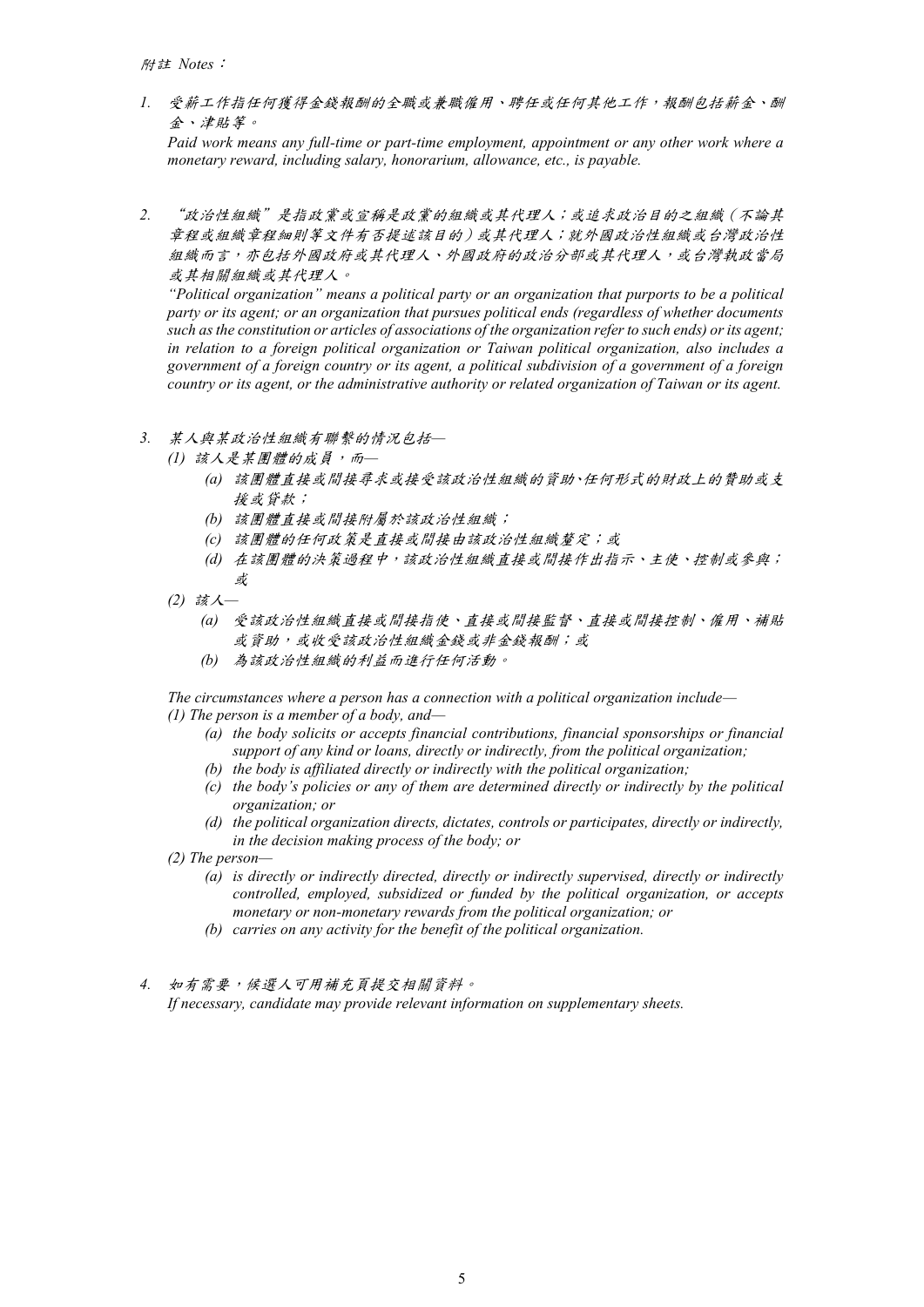- *5.* 候選人在填妥此表格後,應在*2022*年*4*月*16*日中午*12*時或以前,盡快透過下述任何一種方式 交回候選人資格審查委員會秘書處:
	- *(a)* 電郵至 *[cerc\\_secretariat@cerc.gov.hk](mailto:cerc_secretariat@cerc.gov.hk；或)*;或
	- *(b)* 傳真至 *2677 7301*;或
	- *(c)* 投遞至香港添馬添美道二號政府總部東翼二樓入口處「候選人資格審查委員會秘書處」 的投遞箱;或
	- *(d)* 將填妥的表格存放於單獨的密封信封,然後親身提交至選舉主任的辦事處,以代轉交 至候選人資格審查委員會秘書處。

*The completed form should be returned to the Candidate Eligibility Review Committee (CERC) Secretariat as soon as possible but no later than 12 noon of 16 April 2022 via one of the following means –*

- *(a) Email to [cerc\\_secretariat@cerc.gov.hk;](mailto:cerc_secretariat@cerc.gov.hk) or*
- *(b) Fax to 2677 7301; or*
- *(c) Return to the drop-in box of the CERC Secretariat at the entrance on 2/F, East Wing, Central Government Offices, 2 Tim Mei Avenue, Tamar, Hong Kong; or*
- *(d) Put the completed form in a separate and sealed envelope and hand it in person to the Returning Officer for onward transmission to the CERC Secretariat.*
- *6.* 如有任何關於填寫此表格的查詢,可致電 *3655 4834*或電郵至 *cerc\_secretariat@cerc.gov.hk* 與候選人資格審查委員會秘書處聯絡。

*For enquiries concerning the completion of this form, please contact the CERC Secretariat by calling 3655 4834 or email to cerc\_secretariat@cerc.gov.hk.*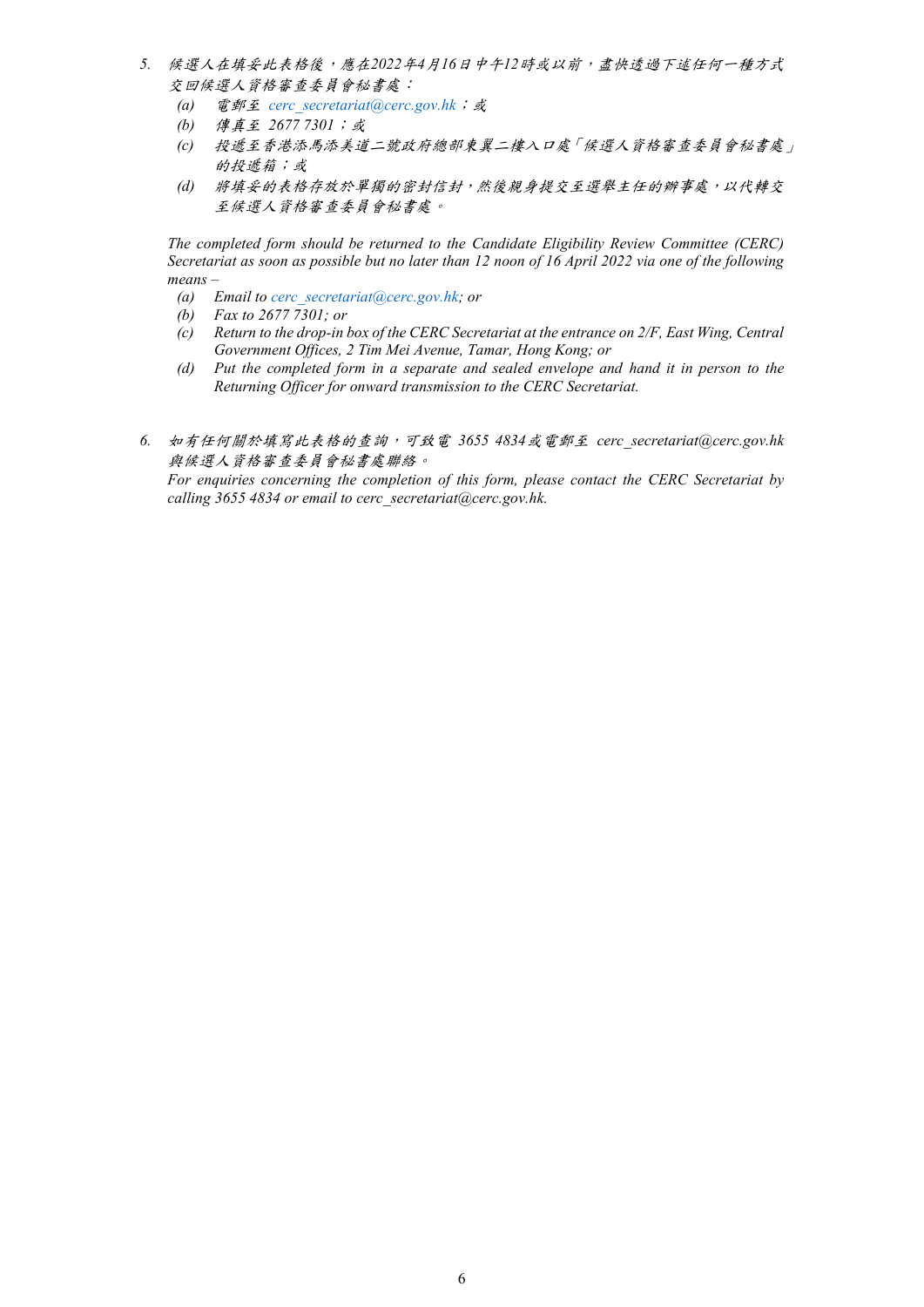#### 候選人配偶資料

| <b>Particulars of Candidate's Spouse</b>                                                                                                                      |              |                                                      |                |                          |  |
|---------------------------------------------------------------------------------------------------------------------------------------------------------------|--------------|------------------------------------------------------|----------------|--------------------------|--|
| 婚姻狀況<br>Marital Status                                                                                                                                        | 未婚<br>Single | 已婚*<br>Married                                       | 離婚<br>Divorced | 喪偶<br>Widowed            |  |
| *請提供配偶資料<br>Please provide particulars of your spouse                                                                                                         |              |                                                      |                |                          |  |
| 配偶中文姓名 (正楷):<br>Spouse's Name in Chinese                                                                                                                      |              |                                                      |                |                          |  |
| 配偶英文姓名 (正楷):<br>Spouse's Name in English<br>(in BLOCK LETTERS)                                                                                                |              | (姓 Surname)                                          |                | (名 Other name)           |  |
| 配偶香港身分證明號碼:<br>Spouse's Hong Kong Identity Card Number                                                                                                        |              |                                                      |                |                          |  |
| 配偶國籍: ______________<br>Spouse's Nationality                                                                                                                  |              |                                                      |                |                          |  |
| 配偶是否有中華人民共和國以外國家的居留權?<br>Do your spouse has any right of abode in any country other than the People's Republic of China ?<br>有*<br>無<br>$\overline{N}$<br>Yes |              |                                                      |                |                          |  |
| *如有,請提供有關的國家名稱:<br>If yes, please provide the name(s) of the country(countries):                                                                              |              |                                                      |                |                          |  |
| 配偶住址<br>Spouse's Residential Address                                                                                                                          |              | 與候選人相同<br>Same as candidate's<br>residential address |                | 其他住址*<br>Another address |  |
| *如與候選人住址不同                                                                                                                                                    |              |                                                      |                |                          |  |
| 配偶住址 (中文):                                                                                                                                                    |              |                                                      |                |                          |  |
| 配偶住址 (英文):                                                                                                                                                    |              |                                                      |                |                          |  |
| 配偶流動電話號碼:<br>Spouse's Mobile Number                                                                                                                           |              |                                                      |                |                          |  |
| 配偶現時為在職人士:                                                                                                                                                    |              | 是*<br>Yes                                            | 否<br>No        |                          |  |
| Is your spouse currently employed?                                                                                                                            |              |                                                      |                |                          |  |
| *如是,請提供配偶現時的職業詳情:                                                                                                                                             |              |                                                      |                |                          |  |

If yes, please provide details about your spouse's current occupation